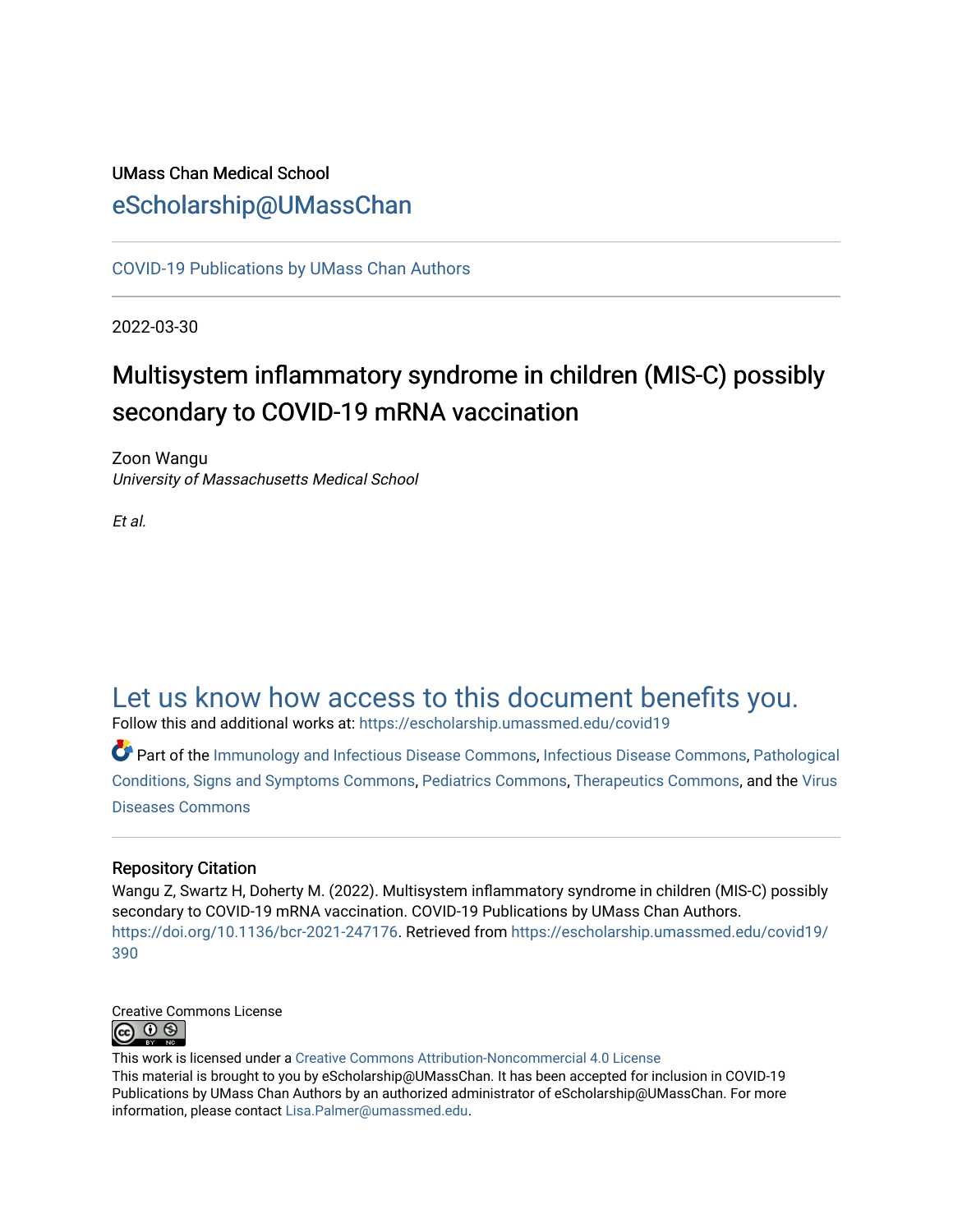

# Multisystem inflammatory syndrome in children (MIS-C) possibly secondary to COVID-19 mRNA vaccination

Zoon Wangu, <sup>1,2</sup> Hannah Swartz, <sup>3</sup> Meaghan Doherty<sup>4</sup>

#### **SUMMARY**

1 Pediatric Infectious Diseases & Immunology, University of Massachusetts Medical School, Worcester, Massachusetts, USA 2 Ratelle STD/HIV Prevention Training Center, Massachusetts Department of Public Health, Jamaica Plain, Massachusetts, USA

3 University of Massachusetts Medical School, Worcester, Massachusetts, USA 4 Pediatric Cardiology, University of Massachusetts Medical School, Worcester, Massachusetts, USA

#### **Correspondence to**

Dr Zoon Wangu; zoon.wangu@umassmemorial. org

Accepted 8 March 2022



© BMJ Publishing Group Limited 2022. Re-use permitted under CC BY-NC. No commercial re-use. See rights and permissions. Published by BMJ.

**To cite:** Wangu Z, Swartz H, Doherty M. BMJ Case Rep 2022;**15**:e247176. doi:10.1136/bcr-2021- 247176

Multisystem inflammatory syndrome in children (MIS-C) associated with COVID-19 is a postinfectious condition identified during the COVID-19 pandemic with specific Centers for Disease Control and Prevention and WHO criteria. Theoretical concerns have been raised whether MIS-C might also occur after COVID-19 vaccination, as the pathogenesis of MIS-C is not yet entirely understood. We present a woman in her late teens who developed MIS-C after having received two doses of Pfizer BioNTech COVID-19 vaccine 12 weeks prior, in the setting of documented anti-spike SARS-CoV-2 IgG positive, antinucleocapsid SARS-CoV-2 IgG negative, and multiple negative surveillance SARS-CoV-2 PCRs done in the 12-week period prior to development of MIS-C. While vaccination remains safe and critical in controlling the pandemic, it may be considered as a potential trigger for MIS-C in patients with no history of infection. Further surveillance is necessary to determine whether MIS-C will emerge as a confirmed adverse event after COVID-19 vaccination.

#### **BACKGROUND**

Multisystem inflammatory syndrome in children (MIS-C) was first reported in mid-April 2020 by Riphagen *et al* in the UK and Verdoni *et al* in Italy, when emerging cases of a hyperinflammatory shock syndrome following COVID-19 infection were identified in children.<sup>1 2</sup> Since these initial reports, over 4000 cases and 37 deaths have been reported in the USA.<sup>[3](#page-4-1)</sup> MIS-C is considered a postinfectious inflammatory condition, given the low or nonexistent viral loads and treatment response to immunomodulation. Based on early case series, approximately 60% of patients with MIS-C have positive serology with negative PCR at the time of diagnosis, 34% are both serology and PCR positive, and 5% have negative results for both tests.[2 4–8](#page-4-2) MIS-C has specific clinical criteria per the US Centers for Disease Control and Prevention (CDC) including age  $\langle 21 \rangle$  years, fever  $\geq 24$  hours, laboratory markers of inflammation, involvement of two or more organ systems, no alternative plausible diagnosis and a recent or current COVID-19 infection or exposure.<sup>[9](#page-4-3)</sup> WHO has similar criteria with minor variations including fever  $\geq 3$  days, and no specific timeframe for previous COVID-19 exposure.<sup>10</sup>

The pathophysiology of MIS-C is still being clarified, but it is distinct from that occurring in acute COVID-19 infection. Patients with acute severe COVID-19 show lymphopenia, T-cell activation and elevated interferon-gamma levels, whereas the summation of interleukin 10 and tumor necrosis factor alpha levels has been found to be predictive of MIS-C over acute COVID-19 infection.<sup>11 12</sup> Myocarditis has become a well-recognised immunemediated vaccine reaction in younger patients. The proposed mechanisms for this include mRNA immune reactivity and antibody cross reactivity as well as hormonal differences due to the male predominant prevalence of myocarditis. Although the clinical diagnosis of MIS-C has significant overlap with Kawasaki disease (KD), the underlying immunological cascades likely differ given the differing cytokine profiles.<sup>13</sup>

Theoretical concerns have been raised about COVID-19 vaccine triggering MIS-C. Recently, Nune *et al* described multisystem inflammatory syndrome in an adult after COVID-19 mRNA vaccine (MIS-V) in the absence of acute COVID-19.[14](#page-5-0) No similar reports of this entity in those younger than 21 years of age have yet been identified to our knowledge. We evaluated a patient in our medical centre with MIS-C who had no evidence of past or recent infection with COVID-19 but had received two doses of the Pfizer BioNTech COVID-19 vaccine 12 weeks prior to hospitalisation, raising the possibility that MIS-C was related to vaccination.

### **CASE PRESENTATION**

A woman in her late teens presented to our hospital emergency department with fevers up to 40°C for 4days, chills, sweats, tachycardia, shortness of breath, fatigue and a throbbing headache. Fevers were only briefly responsive to antipyretics. At the time of presentation, she also described mid-sternal chest pressure resolving with ambulation, diffuse myalgias, nausea, one episode of vomiting and four episodes of watery non-bloody diarrhoea.

The patient had a history of dysmenorrhea managed by oral contraceptives (ethinyl estradiol and norgestimate). Her prior surgical history included an appendectomy 6 months prior. SARS-CoV-2 PCR testing done both 3 and 2 days prior to admission were negative. She had received weekly to biweekly PCR testing in the 3-month period prior to presentation, given her employment at a long-term care facility. All PCR tests were negative. The patient received her first dose of the Pfizer BioNTech COVID-19 vaccine approximately 12 weeks prior to her presentation, with her second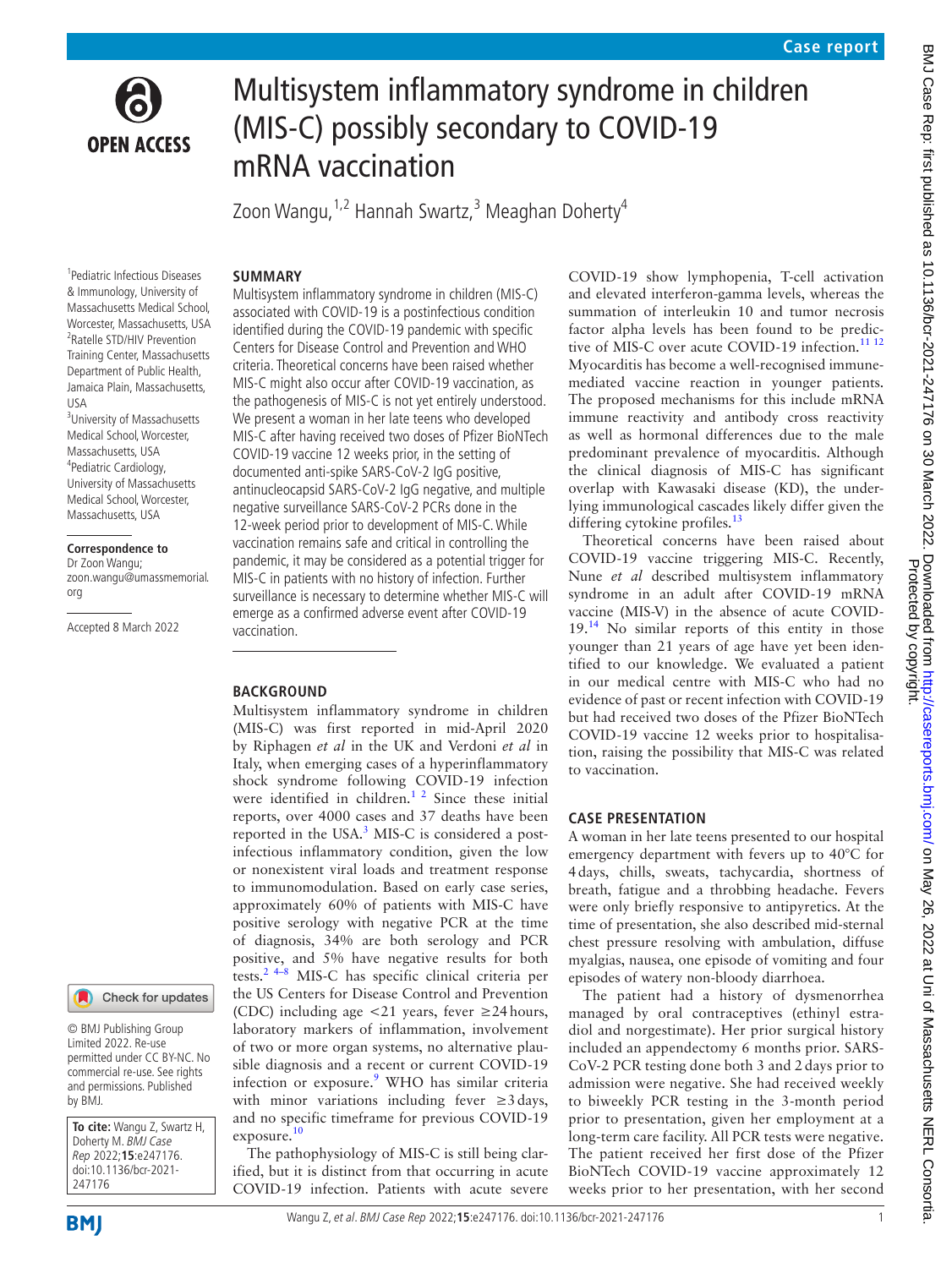<span id="page-2-0"></span>

| Laboratory findings during patient hospitalisation<br>Table 1 |                                                                                                                             |                                               |
|---------------------------------------------------------------|-----------------------------------------------------------------------------------------------------------------------------|-----------------------------------------------|
|                                                               | <b>Patient values</b><br>Note: single values indicate<br>highest value during<br>hospitalisation unless<br>otherwise stated | Normal range<br>(per reference<br>laboratory) |
| <b>WCC</b>                                                    | $7.7 \times 10^3$                                                                                                           | $4.3 - 10.8 \times 10^9$ /I                   |
| Absolute lymphocytes                                          | $0.5 \times 10^3 / \mu L^*$                                                                                                 | 0.9-3.4 x $10^3$ /µL                          |
| C reactive protein                                            | 235.3 mg/L                                                                                                                  | $<$ 10 mg/L                                   |
| Erythrocyte<br>sedimentation rate                             | 120 mm/hour                                                                                                                 | <20 mm/hour                                   |
| Troponin I                                                    | $0.23$ ng/mL                                                                                                                | $0.01 - 0.04$ ng/mL                           |
| Brain natriuretic peptide                                     | 75 pg/mL                                                                                                                    | $<$ 100 pg/mL                                 |
| Creatine kinase-MB                                            | $0.7$ ng/mL                                                                                                                 | $<$ 4.4 ng/mL                                 |
| Lactate dehydrogenase                                         | 208 U/L                                                                                                                     | $110 - 240$ U/I                               |
| Ferritin                                                      | 237 ng/mL                                                                                                                   | 11-306 ng/mL                                  |
| Lactic acid                                                   | $0.9$ mmol/l                                                                                                                | $0.3 - 1.9$ mmol/l                            |
| Prothrombin time/<br>International normalized<br>ratio        | 11.3 s/1.0                                                                                                                  | $9.6 - 12.4 s/2 - 3.5$                        |
| <b>Activated partial</b><br>thromboplastin time               | 31.2s                                                                                                                       | $23 - 32s$                                    |
| Antithrombin III activity                                     | 86%                                                                                                                         | 80%-135%                                      |
| Fibrinogen                                                    | 810 mg/dL                                                                                                                   | 150-440 mg/dL                                 |
| D-dimer                                                       | $1.92$ mg/L                                                                                                                 | $<$ 0.5 mg/L                                  |
| Soluble interleukin 2<br>receptor                             | 1499.5 pg/mL                                                                                                                | 175.3-858.2 pg/mL                             |
| <b>Urinalysis</b>                                             | Notable for: slightly cloudy,<br>3+protein, 2+ketones, 1+blood,<br>rare bacteriat                                           |                                               |

Abnormal findings in bold font.

\*Lowest value.

†Patient was menstruating

WCC, white cell count.

dose 20 days later. Six weeks prior to her presentation, the patient's two younger siblings developed febrile illnesses of unclear aetiology that lasted 36 hours and self-resolved. They were seen at an urgent care facility at that time and had negative SARS-CoV-2 PCR testing. They did not have COVID-19 antibody testing performed at that time or subsequently. No one else in the home was sick and the final diagnosis of the siblings at the urgent care facility was an unspecified viral illness. At that time, the patient developed dysuria and haematuria without vaginal discharge, spotting or abdominal pain and was prescribed nitrofurantoin at an urgent care facility for treatment of a urinary tract infection. She had no fever or other symptoms at that time and her symptoms resolved shortly thereafter with antibiotics. The patient had no known contact with COVID-19 positive individuals and no travel, animal or other environmental exposures.

Vital signs in the emergency department were notable for: temperature 39.6°C, heart rate 121 beats/min, blood pressure 122/70mm Hg and oxygen saturation 100% in room air. Anthropometrics included: weight 77kg, height 165.1cm and body mass index 28.3kg/m². The patient was ill appearing with persistent tachycardia despite normal saline boluses (2 L in total) and maintenance fluids. Her blood pressure remained normal. Her initial examination was otherwise unremarkable apart from bilateral non-exudative conjunctivitis.

## **INVESTIGATIONS**

See [table](#page-2-0) 1 for pertinent laboratory values from the patient's admission, which were notable for absolute lymphocytopenia and elevated inflammatory markers, troponin, fibrinogen, D-dimer and soluble IL-2 receptor. Complete metabolic panel and complete blood count (CBC) with differential were unremarkable. Infectious workup including SARS-CoV-2 PCR, qualitative nucleic acid testing for influenza A/B, respiratory syncytial virus, and human metapneumovirus, as well as Lyme antibody were all negative. Blood and urine cultures were without growth. She had a normal chest x-ray; ECG showed normal sinus rhythm with rsR' pattern which was considered a likely normal variant in the setting of normal QRS duration and no significant increase in voltages. Echocardiogram showed normal biventricular function, valvular function and coronary artery dimensions. The patient was admitted to the paediatric intensive care unit for telemetry monitoring. Paediatric infectious diseases and immunology and cardiology services were consulted. Her troponin, initially elevated at 0.23ng/mL, subsequently normalised by day 1 of hospitalisation.

## **DIFFERENTIAL DIAGNOSIS**

The patient fulfilled clinical and laboratory criteria for MIS-C including ≥24hours of fever, evidence of systemic inflammation with at least two organ systems involved (gastrointestinal, haematological, dermatological/mucocutaneous, neurocognitive and cardiac) and illness requiring hospitalisation. She had a positive COVID-19 IgG (Beckman Coulter Access SARS-CoV-2 IgG), although this could certainly have been secondary to receipt of vaccine. Stool studies were not performed as her diarrhoea resolved. The patient did not fulfil criteria for KD, acute COVID-19, bacterial sepsis or toxic shock syndrome. As above, viral aetiologies were explored but molecular testing for additional viruses (such as enterovirus/rhinovirus, adenovirus and parainfluenza) was not sent as extended viral testing at our centre has a multiday turnaround time. Given expanded viral testing was not sent, it remains possible that another viral aetiology, not specified, could have caused this patient's presentation. Viral aetiologies known to cause multisystem involvement are listed in [box](#page-3-0) 1. This patient was immunocompetent and was not expected to present with serious illness secondary to these other viruses, however, it remains possible that another viral illness was present. She had no evidence of excessive immune activation (such as haemophagocytic lymphohistiocytosis or macrophage activation syndrome) or rheumatological disease such as systemic lupus erythematosus or vasculitis. In the absence of an alternative plausible diagnosis, the decision was made to treat her for MIS-C.

## **TREATMENT**

Treatment for MIS-C was initiated with intravenous immune globulin  $2g/kg \times 1$  dose, as well as medium dose aspirin 650 mg every 6 hours for anti-inflammatory effect, $15$  and methylprednisolone 1mg/kg every 12 hours. She was also given enoxaparin secondary to concern for risk of coagulopathy as she was taking combined oral contraceptives. By 24 hours after treatment initiation, the patient defervesced and reported that all of her symptoms had resolved. Her physical examination was normal including resolution of conjunctivitis. She was discharged 48 hours from admission in good condition on aspirin 81 mg daily and oral prednisone taper over 3 weeks.

## **OUTCOME AND FOLLOW-UP**

At the time of outpatient follow-up 2 weeks from hospital discharge, the patient reported she was back to her baseline.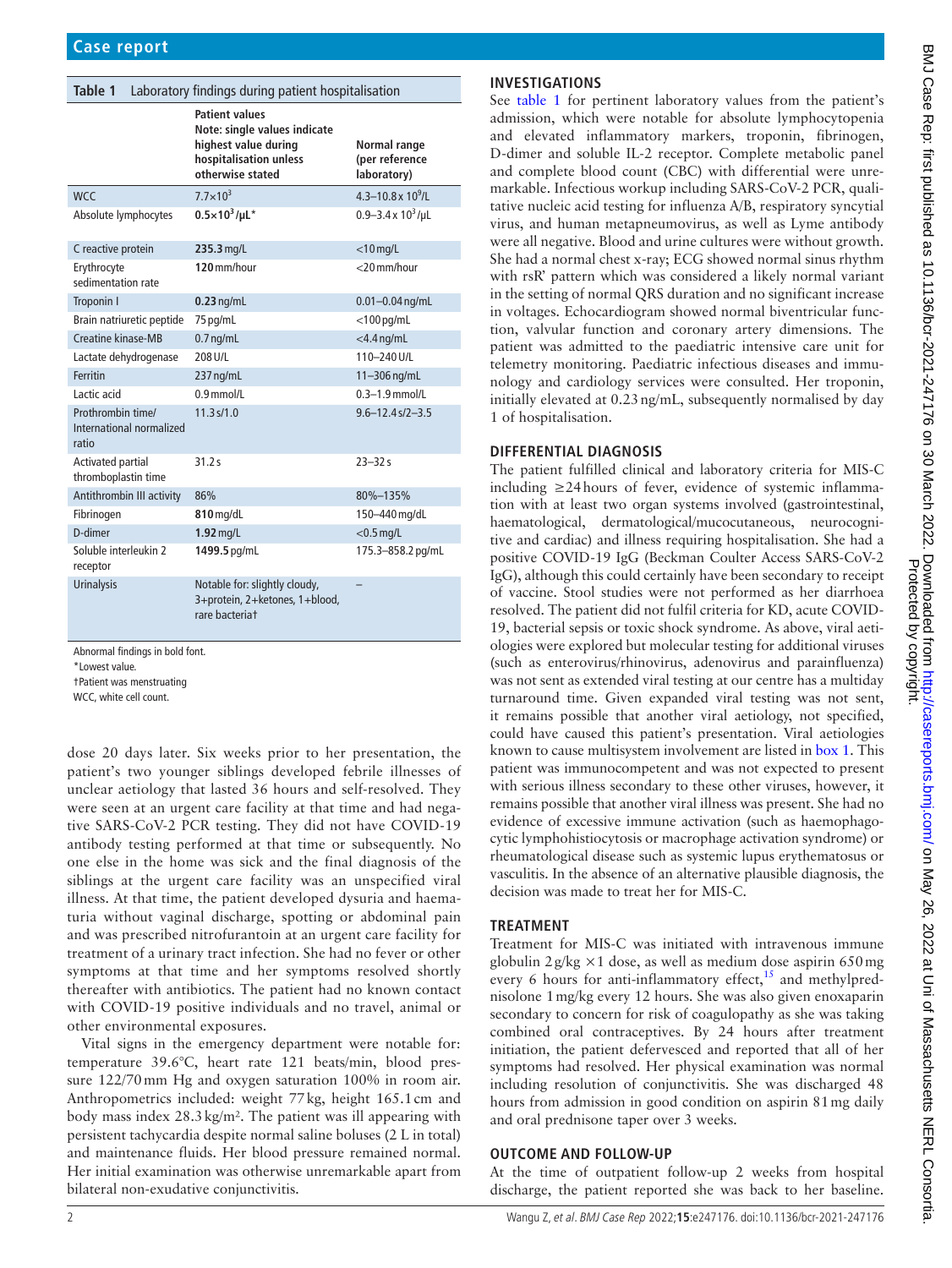#### **Box 1 Differential diagnosis of viral aetiologies presenting with multisystem involvement and/or myocarditi[s27 28](#page-5-9)**

<span id="page-3-0"></span>Adenovirus. Coxsackie virus. Cytomegalovirus. Enterovirus. Epstein-Barr virus. Parvovirus.

Follow-up echocardiogram remained normal. Labs showed slight increase in white cell count to  $11 \times 10^9$ /L and neutrophilia (absolute neutrophil count  $8.99 \times 10^9$ /L), likely secondary to neutrophil demargination related to corticosteroid therapy. C reactive protein (CRP) had normalised to  $\langle 1.0 \text{ mg/L}$ . Given the previously noted IgG titre may have been from vaccination, antinucleocapsid IgG testing (Abbott ARCHITECT SARS-CoV-2 IgG) was performed (this testing was not available at the time of hospitalisation). Testing was negative, suggesting she had not had prior COVID-19 disease. Due to the onset of a multisystem inflammatory process potentially consistent with MIS-C occurring 12 weeks postvaccination, this case was reported to the Massachusetts Department of Public Health and the US Vaccine Adverse Event Reporting System.

#### **DISCUSSION**

COVID-19 infection is associated with multiple acute and postinfectious complications. Vaccination against COVID-19 is a powerful tool to decrease morbidity and mortality globally. As with any vaccination, adverse events have been identified, including reactogenicity symptoms which occur frequently but are generally quite mild. More serious vaccine-related adverse effects including anaphylaxis, immune thrombocytopenia and venous thrombosis have been infrequently reported.<sup>16</sup> Myocarditis and myopericarditis are now a known rare and serious adverse event of the SARS-CoV-2 mRNA vaccines[.17–20](#page-5-3) The incidence of these complications is significantly lower than that occurring after natural infection, and thus, the benefits of vacci-nation outweigh the known risks in this regard.<sup>[21](#page-5-4)</sup>

Salzman *et al* recently described three adult patients in the USA with MIS following SARS-CoV-2 mRNA vaccination, but all of these patients were found to have recent SARS-CoV-2 infection confirmed by molecular testing[.22](#page-5-5) As noted above, Nune *et al* recently reported the case of a 44-year-old woman thought to have multisystem inflammatory syndrome after COVID-19 mRNA vaccine.<sup>[14](#page-5-0)</sup> This patient presented a few days after vaccination with fever, diarrhoea, abdominal pain, rash, subcutaneous oedema, pulmonary embolism and acute kidney injury. Repeated molecular testing for SARS-CoV-2 was negative. She showed no response to broad-spectrum antibiotics but recovered rapidly after treatment with methylprednisolone. In this case, multiple investigations for infectious and inflammatory aetiologies were performed, however, there was no other plausible diagnosis to explain the patient's illness. Yousaf *et al* recently reported 21 individuals ages 21 and younger with MIS-C following SARS-CoV-2 mRNA vaccination, 6 of whom had no prior evidence of COVID-19 infection. $^{23}$  $^{23}$  $^{23}$ 

Our patient presented with her illness 12 weeks after vaccination. This is greater than the original definition of MIS-C per CDC criteria, but it is within the range per WHO and the Brighton Collaborative Case Definition.<sup>[10 13](#page-4-4)</sup> MIS-C cases with

longer latency periods up to 16 weeks have been reported in the literature and it is possible that the original time frame of 4–6 weeks is too strict to encompass all cases of MIS-C.<sup>[23 24](#page-5-6)</sup>

Our patient had negative testing for more common acute respiratory illnesses but did not receive additional viral testing. Her constellation of symptoms in the setting of immune competence, ill appearance and CRP >200mg/L seemed less consistent with a viral illness. Nonetheless, multisystem involvement and/ or myocarditis has been described secondary to other viruses (see [box](#page-3-0) 1) and it remains possible that one such aetiology could have caused this patient's presentation. She was not tested for other tickborne disease apart from Lyme disease, however her symptoms along with a normal CBC except for isolated lymphopenia, as well as her rapid improvement without antimicrobial therapy, was not consistent with these diagnoses. Her gastrointestinal symptoms included 4 episodes of non-bloody diarrhoea which were transient and promptly resolved; therefore, stool cultures and testing could not be performed. In addition, her presentation is less likely attributable to an underlying autoimmune or autoinflammatory process given her lack of history of such a process, her negative family history, as well as her prompt response to treatment without recurrence of symptoms at the time of this publication.

Regarding the patient's COVID-19 antibody testing, it is important to note that the antinucleocapsid testing sent (Abbott ARCHITECT SARS-CoV-2 IgG) has a sensitivity and specificity approaching 100% for detecting evidence of prior infection per manufacturer's package insert.<sup>25</sup> Therefore, the likelihood of a false negative result in our patient is extremely low. In comparison, anti-spike IgG, which in this case likely represents vacci-nation, has a sensitivity of 96.8% and specificity of 99.6%.<sup>[25 26](#page-5-7)</sup>

The antinucleocapsid antibody assay was not available at the time of this patient's acute presentation. Given that the treatment for MIS-C includes treatment with pooled antibodies, a positive antinucleocapsid antibody titre drawn after acute management, while still quite sensitive, may not be specific for detecting evidence of prior infection. Therefore, in future instances, it is of critical importance to consider antibody testing prior to treatment with IVIG, with measurement of virus-specific antibodies such as antinucleocapsid antibodies in vaccinated persons. In addition, as the clinical criteria for MIS-C can in many instances overlap with that of other autoimmune or autoinflammatory conditions, the widespread availability of antinucleocapsid antibody testing with timely results would be useful in the acute evaluation of vaccinated patients in these populations.

As noted above, the pathophysiology of MIS-C is distinct from that occurring with acute COVID-19 although this is still being clarified. Mechanisms proposed for postvaccine phenomena, primarily mRNA vaccine-associated myocarditis, include hypersensitivity reaction, immune cross-reactivity, genetic or sex-related factors.<sup>19</sup> It is possible that the aetiology of postvaccination MIS-C in patients without prior COVID-19 infection may be due to an underlying inflammatory condition that has not been previously identified.<sup>2</sup>

Understanding of the variety of phenotypes is still evolving and there is not currently one universal presentation of MIS- $C<sup>48</sup>$  Fortunately, the proposed occurrence of MIS-C in the context of vaccination without preceding acute COVID-19 infection can be considered mild with respect to the spectrum of MIS-C severity given lack of cardiac sequelae and rapid response to immunomodulation. If MIS-C can occur secondary to vaccination as opposed to natural infection, the phenotype may very well be expected to be mild, although further data is needed to confirm.

Importantly, serious adverse effects of COVID-19 vaccination are rare in the context of widespread vaccination, and thus far data indicate that the benefits of vaccination against COVID-19 far outweigh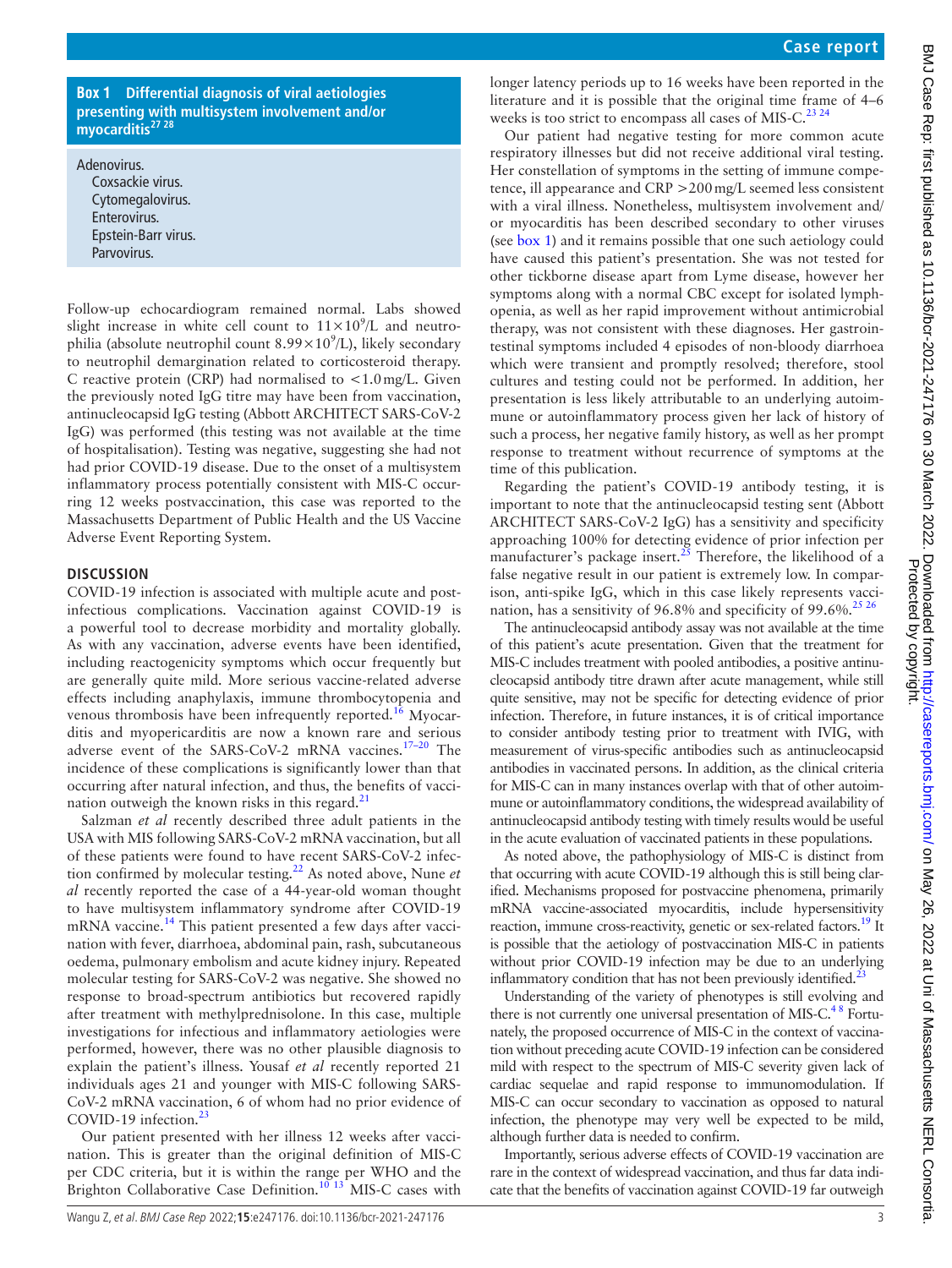### **Patient's perspective**

When I first started feeling any symptoms that I may have been sick it was rather rapid. I woke up in the middle of the night with a throbbing headache. At the time I didn't take any pain relievers but tried to get back to bed. I didn't get much sleep and woke up with the same throbbing feeling in my head. I took my temperature and it was reading around 102 degrees. I did have finals that day so all I did to alleviate my symptoms was take Tylenol and Motrin on a ladder sequence. This fever persisted for days and was rising in temp even though I was taking medication. I did not have the headache anymore once I started taking meds. I had many of the associated signs with fever such as chills, and then sweating. I talked to my PCP and was told to see urgent care when my temp hit 104. It only hit 104 when left untreated and lingered for days. I went to urgent care and got no answers but was told I had bit of blood in my urine even though I was menstruating. I then went home and the next day my fever was still high, so I went to the hospital. This morning was the only time I threw up-due to what I believe was stress to go to the hospital since I had this happen various times before.

On arrival at the hospital, I really struggled being alone without my parents. I felt really scared because no one knew what was going on and, in the ER, I had tested negative for pretty much everything. I was then sent to the ICU and my mom was allowed with me. I stayed there until they concluded MISC. I was then sent to the paediatrics floor to get my IVIG. I felt really worried the entire time and my heart rate would not want to go down. Once I started IVIG I immediately felt better but just wanted to leave the hospital. I still am confused at my diagnosis and how I got this. The team was excellent, and I feel a lot better now. I do get anxious when I feel out of breath and I pay extra close attention to my HR but I was really fortunate.

the risks. Clinicians should continue to follow guidelines with respect to vaccine administration. As vaccination campaigns proceed globally, ongoing surveillance will be necessary to assess whether more

#### **Learning points**

- ► Multisystem inflammatory syndrome in children (MIS-C) is a postinfectious inflammatory condition typically occurring several weeks to months following SARS-CoV-2 infection, but to our knowledge has not previously been reported following vaccination in the absence of prior SARS-CoV-2 infection.
- ► MIS-C related to COVID-19 vaccination may represent a milder phenotype compared with MIS-C secondary to natural infection.
- ► SARS-CoV-2-specific antibody testing should be sent in vaccinated persons presenting with clinical criteria consistent with MIS-C. Differential diagnoses including viral syndromes leading to multisystem involvement should be explored as potential aetiologies.
- ► Antinucleocapsid antibody testing is highly sensitive and specific for detecting evidence of preceding COVID-19 infection and is not altered by vaccination status.
- ► Although vaccination against COVID-19 is critical to decrease morbidity and mortality worldwide, adverse effects in children may include MIS-C. Continued reporting and tracking of vaccine outcomes and reactions are key to determining trends.

cases of MIS-C without evidence of preceding COVID-19 infection occur in vaccinated persons. Clinicians should be aware of this possibility and report any potential adverse events related to vaccination.

**Acknowledgements** We thank the patient and her family who consented to our sharing the details of her case as above. We also thank Dr Katherine K. Hsu, Massachusetts Department of Public Health and Boston University Medical Center Section of Pediatric Infectious Diseases, for her review of the manuscript.

**Contributors** ZW drafted the initial manuscript, collected data and case details, participated in literature review, reviewed and revised the manuscript. HS reviewed case details for the initial manuscript, participated in literature review, reviewed and revised the manuscript. MD reviewed case details and clinical data, participated in literature review, reviewed and revised the manuscript. All authors approved the final manuscript as submitted and agree to be accountable for all aspects of the work.

**Funding** The authors have not declared a specific grant for this research from any funding agency in the public, commercial or not-for-profit sectors.

**Competing interests** ZW receives royalties from UpToDate. HS and MD have no competing interests to disclose.

Patient consent for publication Consent obtained directly from patient(s)

**Provenance and peer review** Not commissioned: externally peer reviewed.

**Open access** This is an open access article distributed in accordance with the Creative Commons Attribution Non Commercial (CC BY-NC 4.0) license, which permits others to distribute, remix, adapt, build upon this work non-commercially, and license their derivative works on different terms, provided the original work is properly cited and the use is non-commercial. See: [http://creativecommons.org/](http://creativecommons.org/licenses/by-nc/4.0/) [licenses/by-nc/4.0/.](http://creativecommons.org/licenses/by-nc/4.0/)

Case reports provide a valuable learning resource for the scientific community and can indicate areas of interest for future research. They should not be used in isolation to guide treatment choices or public health policy.

#### **REFERENCES**

- <span id="page-4-0"></span>1 Riphagen S, Gomez X, Gonzalez-Martinez C, et al. Hyperinflammatory shock in children during COVID-19 pandemic. [Lancet](http://dx.doi.org/10.1016/S0140-6736(20)31094-1) 2020;395:1607–8.
- <span id="page-4-2"></span>2 Verdoni L, Mazza A, Gervasoni A, et al. An outbreak of severe Kawasaki-like disease at the Italian epicentre of the SARS-CoV-2 epidemic: an observational cohort study. [Lancet](http://dx.doi.org/10.1016/S0140-6736(20)31103-X) 2020;395:1771–8.
- <span id="page-4-1"></span>3 Center for Disease Control and Prevention. Health Department-Reported cases of multisystem inflammatory syndrome in children (MIS-C) in the United States, 2021. Available:<https://www.cdc.gov/mis/cases/index.html> [Accessed 17 Jul 2021].
- <span id="page-4-7"></span>4 Whittaker E, Bamford A, Kenny J, et al. Clinical characteristics of 58 children with a pediatric inflammatory multisystem syndrome temporally associated with SARS-CoV-2. [JAMA](http://dx.doi.org/10.1001/jama.2020.10369) 2020;324:259.
- 5 Feldstein LR, Rose EB, Horwitz SM, et al. Multisystem inflammatory syndrome in U.S. children and adolescents. [N Engl J Med](http://dx.doi.org/10.1056/NEJMoa2021680) 2020;383:334-46.
- 6 Godfred-Cato S, Bryant B, Leung J, et al. COVID-19-Associated Multisystem Inflammatory Syndrome in Children - United States, March-July 2020. MMWR Morb [Mortal Wkly Rep](http://dx.doi.org/10.15585/mmwr.mm6932e2) 2020;69:1074–80.
- 7 Belhadjer Z, Méot M, Bajolle F, et al. Acute heart failure in multisystem inflammatory syndrome in children in the context of global SARS-CoV-2 pandemic. [Circulation](http://dx.doi.org/10.1161/CIRCULATIONAHA.120.048360) 2020;142:429–36.
- 8 Center for Disease Control and Prevention, Center for Preparedness and Response. Multisystem inflammatory syndrome in children (MIS-C) associated with coronavirus disease 2019 (COVID-19), clinician outreach and communication (COCA) Webinar. Available: [https://emergency.cdc.gov/coca/calls/2020/callinfo\\_051920.asp](https://emergency.cdc.gov/coca/calls/2020/callinfo_051920.asp) [Accessed 12 Jul 2021].
- <span id="page-4-3"></span>9 Centers for Disease Control and Prevention Health Alert Network (HAN). Multisystem inflammatory syndrome in children (MIS-C) associated with coronavirus disease 2019 (COVID-19), 2019. Available: <https://emergency.cdc.gov/han/2020/han00432.asp> [Accessed 25 Jun 2021].
- <span id="page-4-4"></span>10 World Health Organization. Multisystem inflammatory syndrome in children and adolescents with COVID-19: scientific brief, 2020. Available: [https://www.who.int/](https://www.who.int/publications-detail/multisystem-inflammatory-syndrome-in-children-and-adolescents-with-covid-19) [publications-detail/multisystem-inflammatory-syndrome-in-children-and-adolescents](https://www.who.int/publications-detail/multisystem-inflammatory-syndrome-in-children-and-adolescents-with-covid-19)[with-covid-19](https://www.who.int/publications-detail/multisystem-inflammatory-syndrome-in-children-and-adolescents-with-covid-19) [Accessed 25 Jun 2021].
- <span id="page-4-5"></span>11 Diorio C, Henrickson SE, Vella LA, et al. Multisystem inflammatory syndrome in children and COVID-19 are distinct presentations of SARS-CoV-2. [J Clin Invest](http://dx.doi.org/10.1172/JCI140970) 2020;130:5967–75.
- 12 Yeung RSM. Kawasaki disease: update on pathogenesis. [Curr Opin Rheumatol](http://dx.doi.org/10.1097/BOR.0b013e32833cf051) 2010;22:551–60.
- <span id="page-4-6"></span>13 Vogel TP, Top KA, Karatzios C, et al. Multisystem inflammatory syndrome in children and adults (MIS-C/A): Case definition & guidelines for data collection, analysis, and presentation of immunization safety data. [Vaccine](http://dx.doi.org/10.1016/j.vaccine.2021.01.054) 2021;39:3037–49.